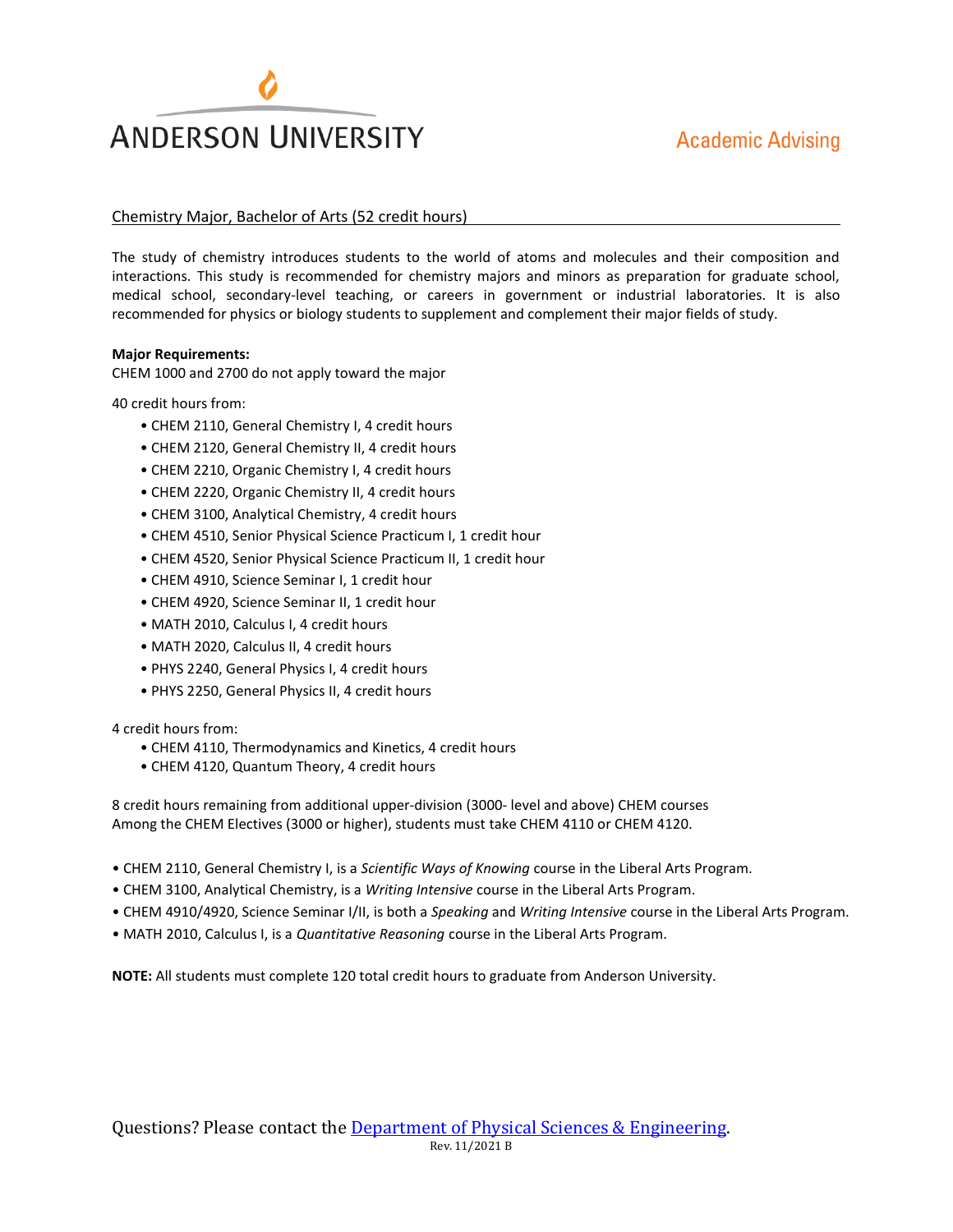

# **Academic Advising**

## Proposed 4-year course sequence:

|         | Freshman: CHEM 2110, MATH 2010; CHEM 2120, MATH 2020 |
|---------|------------------------------------------------------|
|         | Sophomore: CHEM 2210; CHEM 2220, PHYS 2240           |
| Junior: | CHEM 3100, CHEM Elective, PHYS 2250; CHEM Elective   |
| Senior: | CHEM 4110/4120, 4510, 4910; CHEM 4520, 4920          |

## Chemistry Major 4-Year Suggested Course Sequence

| <b>SEMESTER 1</b>          |           | <b>SEMESTER 2</b>            |         |
|----------------------------|-----------|------------------------------|---------|
| <b>CHEM 2110</b>           | 4 Hours   | <b>CHEM 2120</b>             | 4 Hours |
| MATH 2010                  | 4 Hours   | MATH 2020                    | 4 Hours |
| <b>ENGL 1100/ENGL 1110</b> | 3-4 Hours | <b>ENGL 1120</b>             | 3 Hours |
| <b>LART 1050</b>           | 1 Hour    | <b>Personal Wellness</b>     | 2 Hours |
| <b>COMM 1000</b>           | 3 Hours   | <b>Civic Ways of Knowing</b> | 3 Hours |

| <b>SEMESTER 3</b>       |         | <b>SEMESTER 4</b>                |         |
|-------------------------|---------|----------------------------------|---------|
| <b>CHEM 2210</b>        | 4 Hours | <b>CHEM 2220</b>                 | 4 Hours |
| <b>Foreign Language</b> | 4 Hours | <b>PHYS 2240</b>                 | 4 Hours |
| <b>BIBL 2000</b>        | 3 Hours | <b>Aesthetic Ways of Knowing</b> | 3 Hours |
| <b>Additional Class</b> | 3 Hours | Social & Behavioral Ways of      | 3 Hours |
|                         |         | Knowing                          |         |
| <b>Additional Class</b> | 3 Hours | <b>Additional Class</b>          | 3 Hours |

| <b>SEMESTER 5</b>              |         | <b>SEMESTER 6</b>              |         |
|--------------------------------|---------|--------------------------------|---------|
| <b>CHEM 3100</b>               | 4 Hours | CHEM Elective (3000 or higher) | 4 Hours |
| CHEM Elective (3000 or higher) | 4 Hours | Global/Intercultural Ways of   | 3 Hours |
|                                |         | Knowing                        |         |
| <b>PHYS 2250</b>               | 4 Hours | <b>Additional Class</b>        | 3 Hours |
| <b>Additional Class</b>        | 3 Hours | <b>Additional Class</b>        | 3 Hours |

| <b>SEMESTER 7</b>                |         | <b>SEMESTER 8</b>       |         |
|----------------------------------|---------|-------------------------|---------|
| CHEM 4110/4120                   | 4 Hours | <b>CHEM 4520</b>        | 1 Hour  |
| <b>CHEM 4510</b>                 | 1 Hour  | <b>CHEM 4920</b>        | 1 Hour  |
| <b>CHEM 4910</b>                 | 1 Hour  | <b>Additional Class</b> | 3 Hours |
| <b>Christian Ways of Knowing</b> | 3 Hours | <b>Additional Class</b> | 3 Hours |
| <b>Additional Class</b>          | 3 Hours | <b>Additional Class</b> | 3 Hours |
| <b>Additional Class</b>          | 3 Hours | <b>Additional Class</b> | 3 Hours |